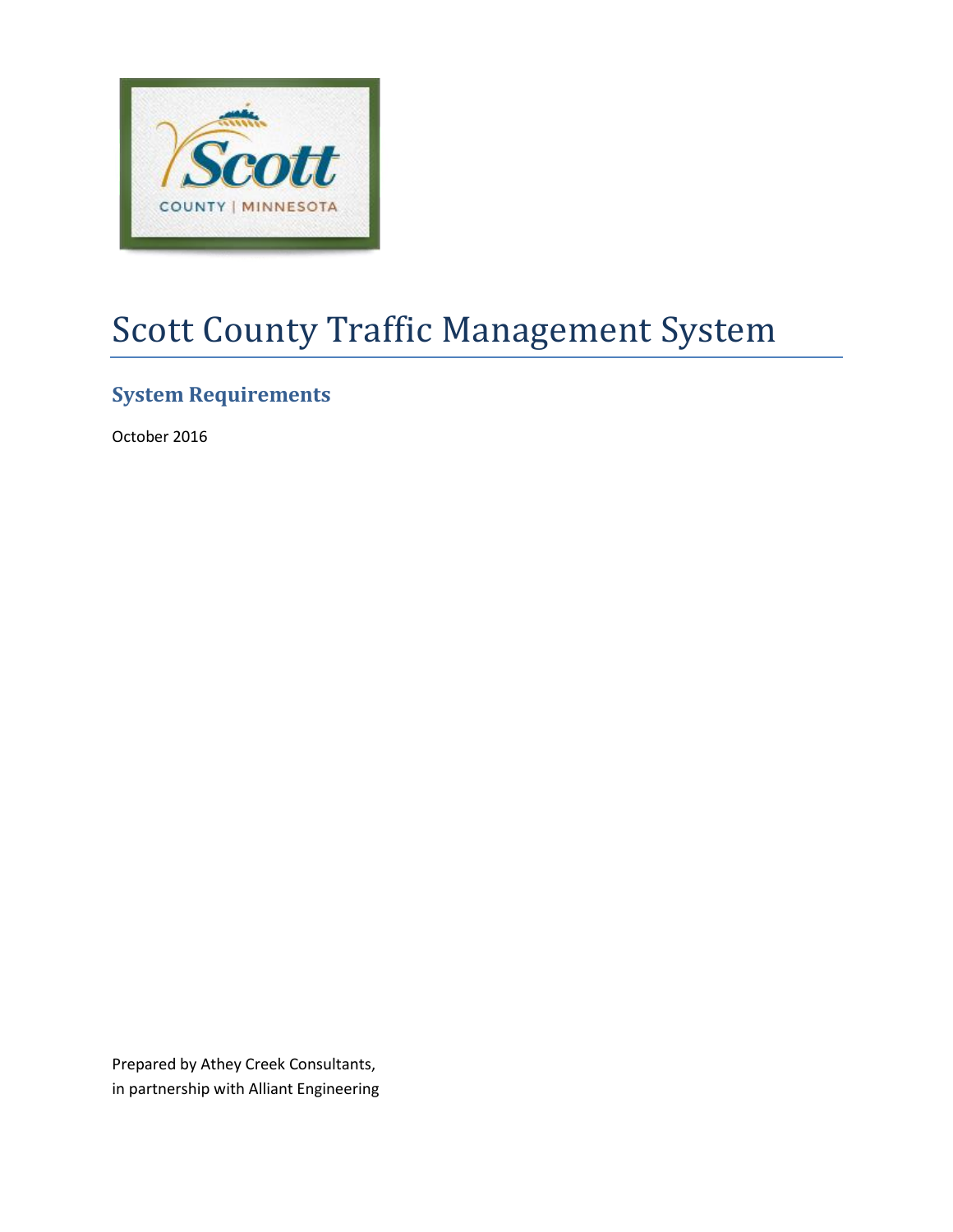# **Table of Contents**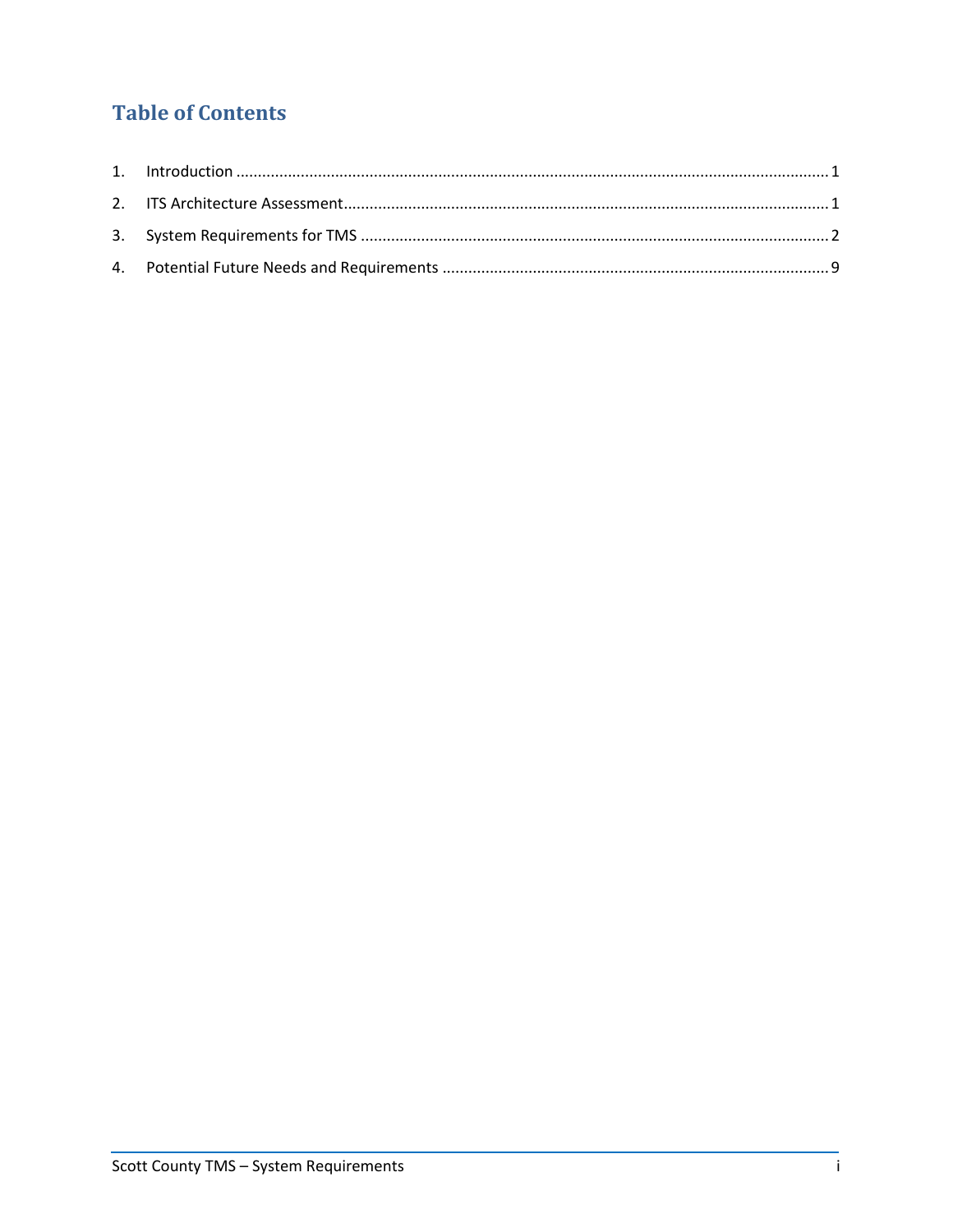## <span id="page-2-0"></span>**1. Introduction**

Scott County is developing a Traffic Management System (TMS) to address transportation safety and mobility challenges associated with event oriented traffic around the interchange of County Road (CR) 83 and US Highway (Hwy) 169 within the City of Shakopee. The management of traffic in this area involves transportation agencies at the city, county and state levels, as well as local law enforcement and businesses that generate traffic for large events. **The goal of this project is to actively manage traffic and provide real-time alternate route information to travelers in order to balance traffic in the project area during events, thus reducing safety and mobility issues.**

A general concept of operations was prepared to identify challenges with the current situation and develop corresponding needs. The needs were identified by Scott County key stakeholders and documents relevant to the project. This system requirements document has been developed to further identify how the stakeholder needs have been correlated with requirements. The document identifies how the envisioned TMS fits within the Minnesota ITS Architecture and it presents system requirements that describe what the TMS must do as the basis for further design, procurement, installation, testing and operation. The final section of the document outlines potential future needs and requirements which are not yet well-defined or are uncertain enough that they were not included in the scope of the initial TMS but are documented so that they may be monitored.

### <span id="page-2-1"></span>**2. ITS Architecture Assessment**

As an Intelligent Transportation System, it is necessary to assess where the TMS fits within the [Minnesota ITS Architecture \(Version 2014\).](http://www.dot.state.mn.us/its/projects/2006-2010/mnitsarchitecture.html) As it is envisioned in the concept of operations, the TMS is part of the [Advanced Traffic Management Systems Service Package Bundle \(Volume 3\).](http://www.dot.state.mn.us/its/projects/2006-2010/mnitsarchitecture/itsarchitecturevol3ATMS.pdf) The TMS addresses the following needs identified in the architecture.

- TM05: Provide real-time incident and congestion information to travelers
- TM16: Identify alternate routes
- TM17: Provide travel information on special events
- TM24: Operate freeway/expressway/arterial DMS
- TM25: Operate CCTV cameras

It may be identified in this bundle as a series of existing elements within several service packages as described in Table 1 below.

| System/Element           | <b>Service Package</b> | <b>Description</b>                                   |
|--------------------------|------------------------|------------------------------------------------------|
| <b>Automated Traffic</b> | ATMS01: Network        | This element represents roadside equipment that      |
| <b>Recorder Roadside</b> | Surveillance           | collects data on traffic patterns and volumes. Data  |
| <b>Equipment</b>         |                        | is communicated back to the central systems          |
|                          |                        | residing in TMCs. Data is also collected, processed, |
|                          |                        | and archived by TMCs.                                |
| <b>CCTV Roadside</b>     | ATMS01: Network        | This element represents CCTV cameras deployed        |
| Equipment                | Surveillance           | along the roadside by various agencies and           |
|                          |                        | municipalities throughout Minnesota. Cameras are     |
|                          |                        | controlled and monitored by TMCs.                    |

#### **Table 1 Scott County TMS in Minnesota ITS Architecture**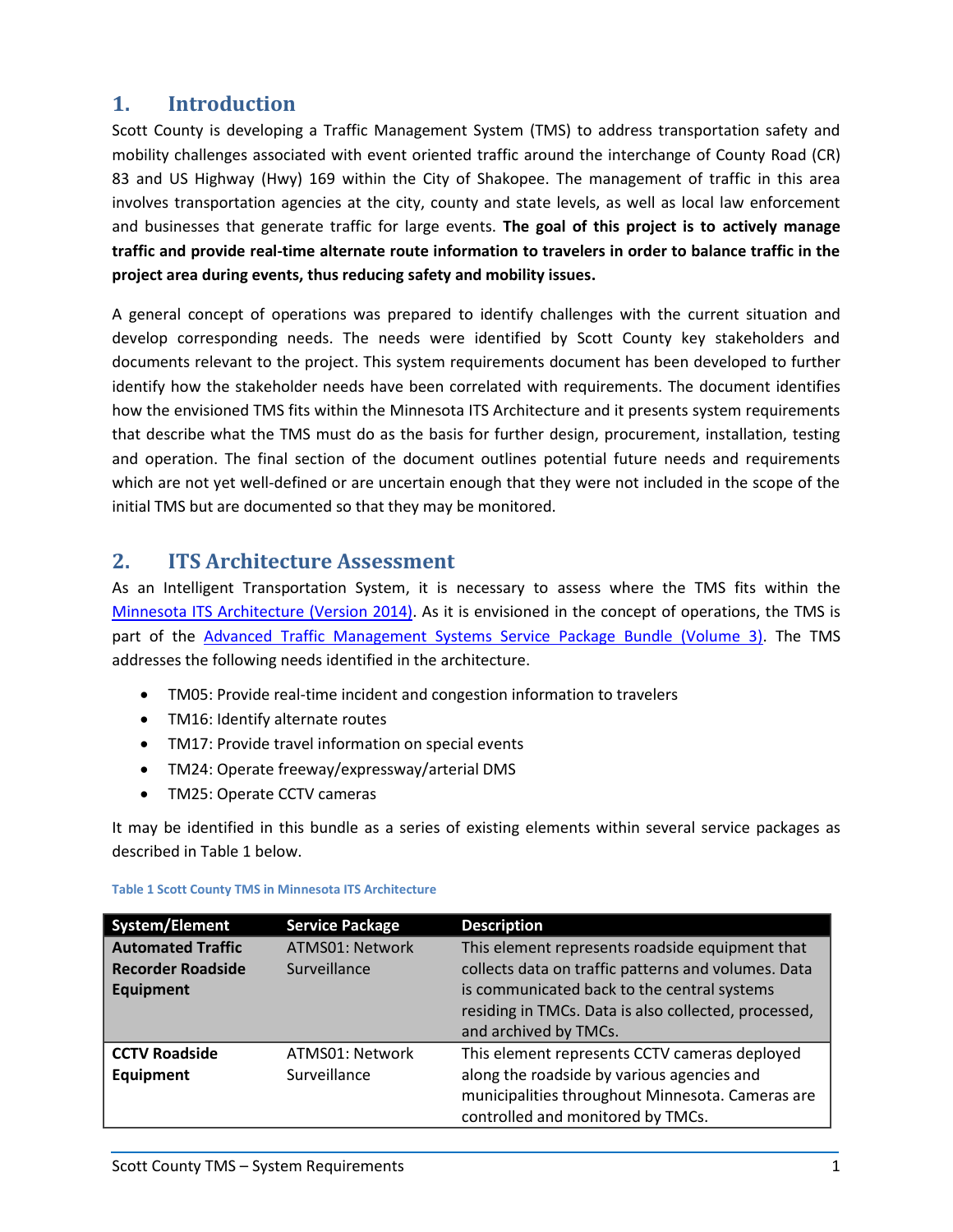| <b>Dynamic Message</b><br><b>Sign Roadside</b><br><b>Equipment</b> | ATMS06: Traffic<br>Information<br>Dissemination                                                                                                                   | This element represents portable and permanent<br>DMS operated throughout the state used to convey<br>driver information on special events, maintenance<br>and construction activity, travel time, incident<br>management, AMBER alerts, and transportation<br>and national emergencies.                                                                                                                                  |
|--------------------------------------------------------------------|-------------------------------------------------------------------------------------------------------------------------------------------------------------------|---------------------------------------------------------------------------------------------------------------------------------------------------------------------------------------------------------------------------------------------------------------------------------------------------------------------------------------------------------------------------------------------------------------------------|
| <b>Local TMCs</b>                                                  | ATMS01: Network<br>Surveillance<br>ATMS03: Traffic Signal<br>Control<br>ATMS06: Traffic<br>Information<br>Dissemination<br>ATMS08: Traffic<br>Incident Management | This element represents local centers that facilitate<br>traffic management on a roadway network from a<br>central location that provides roadway monitoring,<br>signal system control, remote equipment control,<br>and communications with field personnel and other<br>agencies.                                                                                                                                       |
| <b>Traffic Signal</b><br><b>Roadside Equipment</b>                 | <b>ATMS03: Traffic Signal</b><br>Control                                                                                                                          | This element represents traffic signals in Minnesota<br>that are controlled by TMCs. This element supports<br>surface street control and arterial traffic<br>management. It represents traffic signal systems<br>ranging from fixed-schedule control systems to<br>fully traffic responsive systems that dynamically<br>adjust control plans and strategies based on<br>current traffic conditions and priority requests. |

Based on the references noted here, it is confirmed that the TMS is adequately addressed in the Minnesota ITS Architecture.

## <span id="page-3-0"></span>**3. System Requirements for TMS**

System requirements are verifiable details that define what the TMS will do, how well they will perform or what conditions they must perform under. The requirements presented in this section are defined in relation to the needs that were identified in the concept of operations for the TMS. The needs are listed below for reference purposes.

#### **Needs for Scott County TMS**

- 1. Travelers need to know in real-time the safest, most efficient transportation access to major event venues during events generating more than 4,500 visitors.
- 2. Event venues, Shakopee Mdewakanton Sioux Community (SMSC), Shakopee, Scott County and MnDOT need to dynamically direct Travelers to the safest, most efficient transportation access to major event venues during events generating more than 4,500 visitors.
- 3. Event venues, SMSC, Shakopee, Scott County and MnDOT need to be able to monitor and dynamically direct Travelers 24/7/365.
- 4. Travelers need directional signing both static and dynamic that is credible and assertive to guide them to alternate access points.
- 5. During events, event venues, SMSC, Shakopee, Scott County and MnDOT need to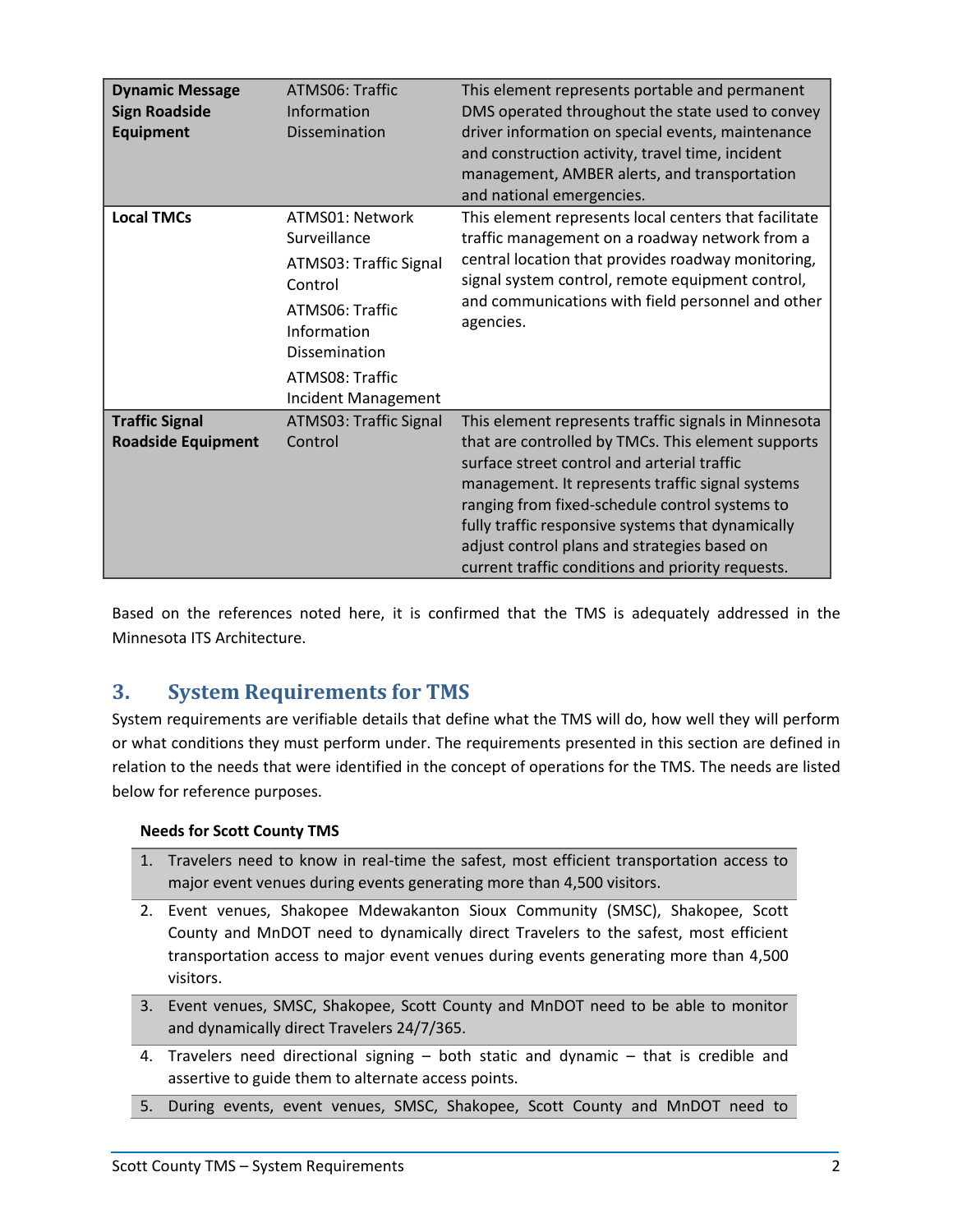dynamically direct arriving Travelers to alternate routes via CR 101, CR 21 and CR 17.

- 6. During events, event venues, SMSC, Shakopee, Scott County and MnDOT need to smooth traffic arriving via CR 83.
- 7. Event venues, SMSC, Shakopee, Scott County and MnDOT need to know when traffic volumes on CR 101 make it an undesirable alternate route for accessing major event venues.
- 8. Event venues, SMSC, Shakopee, Scott County and MnDOT need to know in real-time when train traffic impacts on CR 101 make it an undesirable alternate route for accessing the major event venues during events.
- 9. Event venues, SMSC, Shakopee, Scott County and MnDOT need a permanent solution that allows them to dynamically manage traffic during events and incidents.
- 10. Event venues, SMSC, Shakopee, Scott County and MnDOT need a process for exchanging event information in advance to prepare for traffic management.
- 11. Event venues, SMSC, Shakopee, Scott County and MnDOT need to dynamically direct departing Travelers to alternate routes via CR 101, CR 21 and CR 17.
- 12. Event venues, SMSC, Shakopee, Scott County and MnDOT need to smooth traffic departing via CR 83.
- 13. Event venues, SMSC, Shakopee, Scott County and MnDOT need existing static signs to support any additional signing that may be used to dynamically direct Travelers to and from the major venues.
- 14. Event venues, SMSC, Shakopee, Scott County and MnDOT need to monitor in real-time traffic at key locations during events to understand traffic impacts.
- 15. Event venues, SMSC, Shakopee, Scott County and MnDOT need to anticipate future traffic impacts that may be caused by new businesses operating in the area.
- 16. Event venues, SMSC, Shakopee, Scott County and MnDOT need other traffic generators (e.g. MVTA, large employers) in the area to be aware of events so that, when possible, operations (e.g. routes, employee shifts, deliveries) can be modified.

Scott County has also explored several software solutions to identify a preferred direction for the system requirements. All of the solutions that were considered by the County are described below along with assessments for each as they relate to the TMS.

1. Partner agency owns, operates and maintains all control software through a partnership agreement with and funding from Scott County. Partner also operates and maintains all hardware (e.g. databases, services, field devices) associated with the TMS. Scott County considers this a partner-managed solution.

*Assessment: The potential partner agencies for this option were limited to MnDOT and the City of Bloomington; both of which operate IRIS as their TMS control software. IRIS is an open-source software developed by MnDOT. MnDOT is not currently structured to provide additional support to other agencies in relation to IRIS. The City of Bloomington is just beginning to use IRIS so their experience and abilities are limited and as such they are unable to provide support to other agencies.*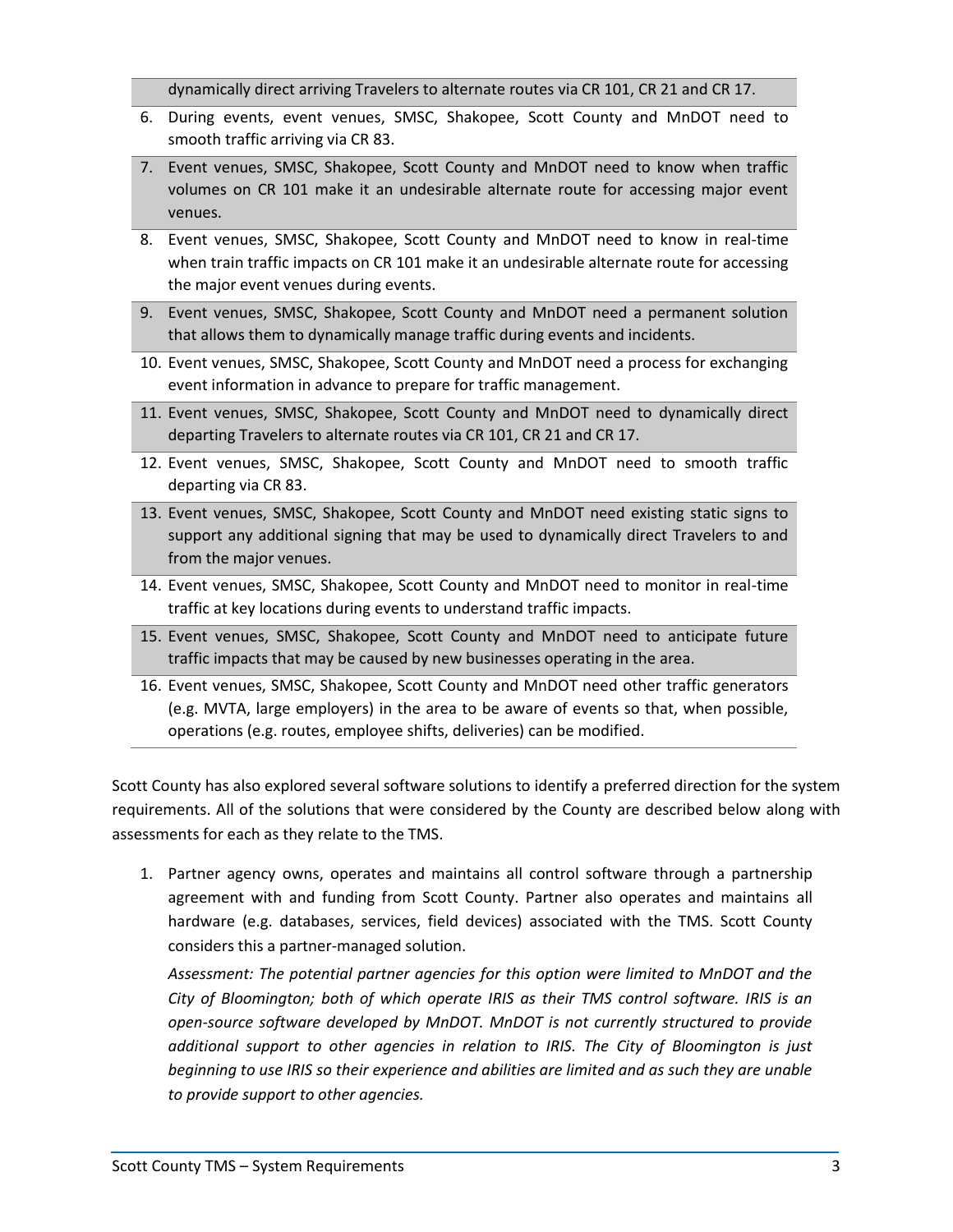2. Scott County owns control software but it is housed along with associated databases and servers within a partner agency. Scott County owns field devices. Operations and maintenance roles are negotiated between the partner agency and Scott County.

*Assessment: As with the partner-managed solution above, partner agencies were still limited to MnDOT and the City of Bloomington; both of which are not structured to provide hosting support to other agencies for this purpose.*

3. Scott County licenses Cloud-based control software provided by a vendor. Scott County owns and operates field devices. Maintenance roles are negotiated with a vendor. Scott County considers this arrangement to be the provision of software as a service.

*Assessment: Although some vendors of control software offer Cloud-based services, they are primarily offered to private industry clients. Public agency clients prefer to purchase and host software within their own network to allow more direct control and access to the software. Most control software vendors do support virtual server environments. These vendors include, but not limited to, Econolite, Transcore, Kimley-Horn (KITS), and Intelight. These vendors provide Traffic Signal Management Systems with optional modules for DMS and CCTV control. Of these vendors, Econolite, Transcore, and Kimley-Horn truly integrate DMS and CCTV control into their software. Intelight currently uses hyperlinks to allow users to pull up third party software to control DMS and CCTV. Intelight is currently working on fully integrating DMS and CCTV into their software. None of these vendors manufacture or sells DMS or CCTVs or currently provides services on field devices.* 

4. Scott County licenses control software provided by a vendor on a private traffic ring provisioned within the Scott County network. Scott County owns and operates field devices. Maintenance roles are negotiated with a vendor.

*Assessment: This is a feasible option as it is a more prevalent offering among vendors of control software.*

5. Scott County owns control software and houses all associated databases and servers within the Scott County network. Scott County owns and operated field devices. Maintenance is provided by Scott County. This is considered an on premise solution by Scott County. *Assessment: This is the most feasible option as it is currently the most prevalent offering among vendors of control software. Most, if not all, software vendors offer services that includes the maintenance of the software databases and provide updates to the software remotely. Typically, it is the agency's responsibility to maintain the associated server(s). There are two known consultants that currently provide support and maintenance of IRIS. SRF is currently under contract with the Nebraska Department of Roads to assist with the deployment of IRIS and provide support and ongoing maintenance of IRIS. Iteris is currently assisting the deployment of IRIS for the Wyoming DOT. They are providing the integration support and will continue to provide 24x7 IRIS support and enhancements for WYDOT. In both instances, IRIS is installed on a server that resides within the agency's network. It should*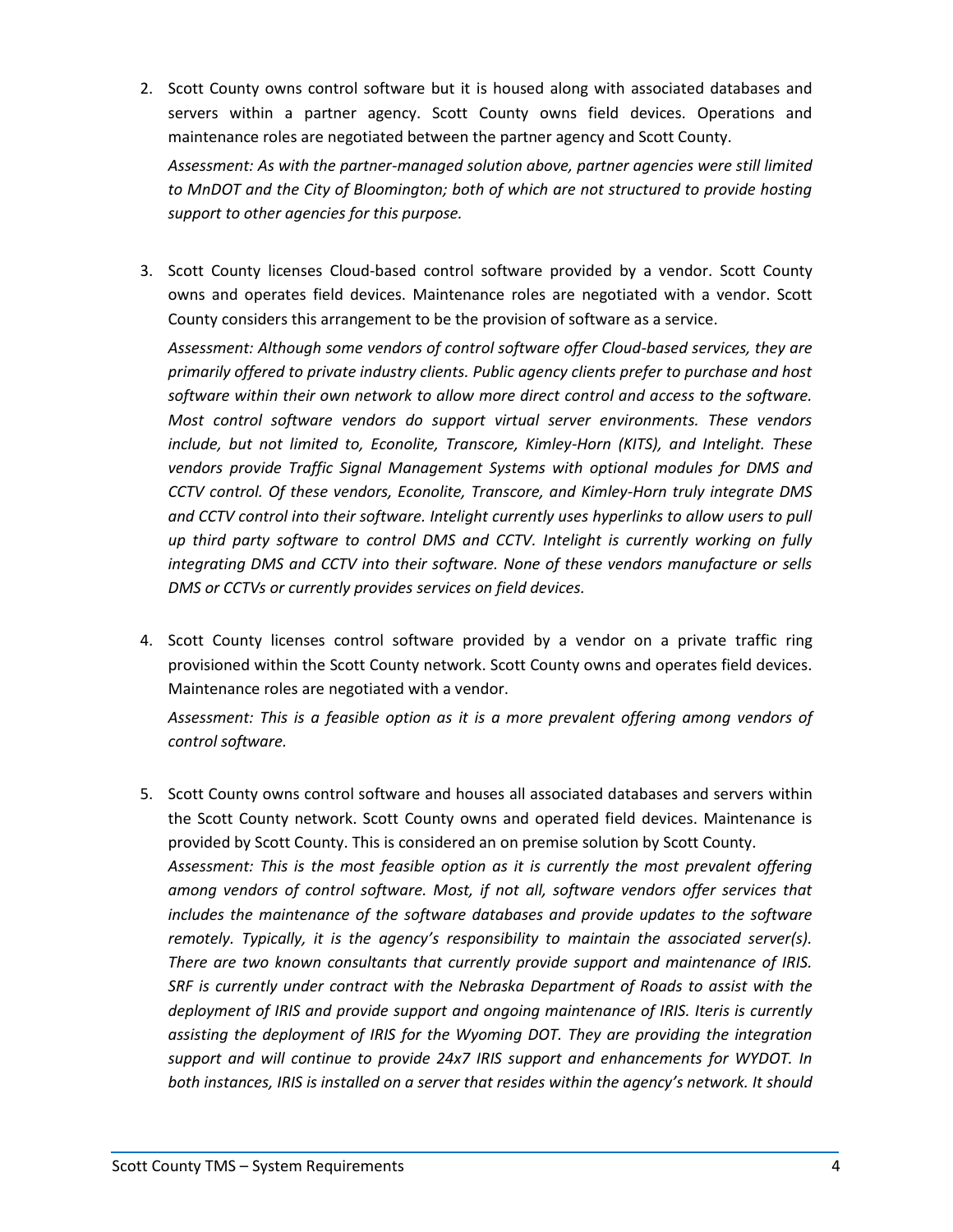*also be noted that Iteris currently hosts MnDOT iPEMS software on a cloud-hosted server. Iteris may be able to provide a cloud-hosted solution for IRIS.*

These assessments were internally reviewed by Scott County and a hybrid of options 4 and 5 was selected to reflect the decision to use IRIS as the TMS control software. Under this hybrid option, Scott County would own IRIS such that the software is hosted at a vendor location and a vendor would also provide integration services, ongoing support and maintenance of the central control software. It is also possible that Scott County could host the software on premise and a vendor would still provide support services. Finally, Scott County could also contract with a local vendor to provide maintenance for the field devices under this solution.

Based on the selected software solution, Figure 1 illustrates the envisioned TMS architecture. Figure 1 also shows users and several components that will perform specific functions as part of the overall system. The requirements are presented in relation to the function that they serve and the components that serve a particular function. The primary TMS functions include processing, monitoring and dissemination. Processing primarily consists of the commands issued by users through the control software to operate the TMS. Monitoring is made up of the components that will interact with the TMS control software to support user monitoring activities. Dissemination is comprised of the components that will interact with the TMS control software to support users disseminating information.



**Figure 1 Envisioned TMS Architecture** 

 $--- \rightarrow$ **Fiber Communications** 

The TMS requirements are included in Table 2. The number references in the requirements table allow for traceability back to needs and forward for design and testing. The first identification number will be used as a requirement reference number and it will be used to track requirements through design and testing. The second series of numbers refers to the stakeholder needs as they are presented above and in the concept of operations.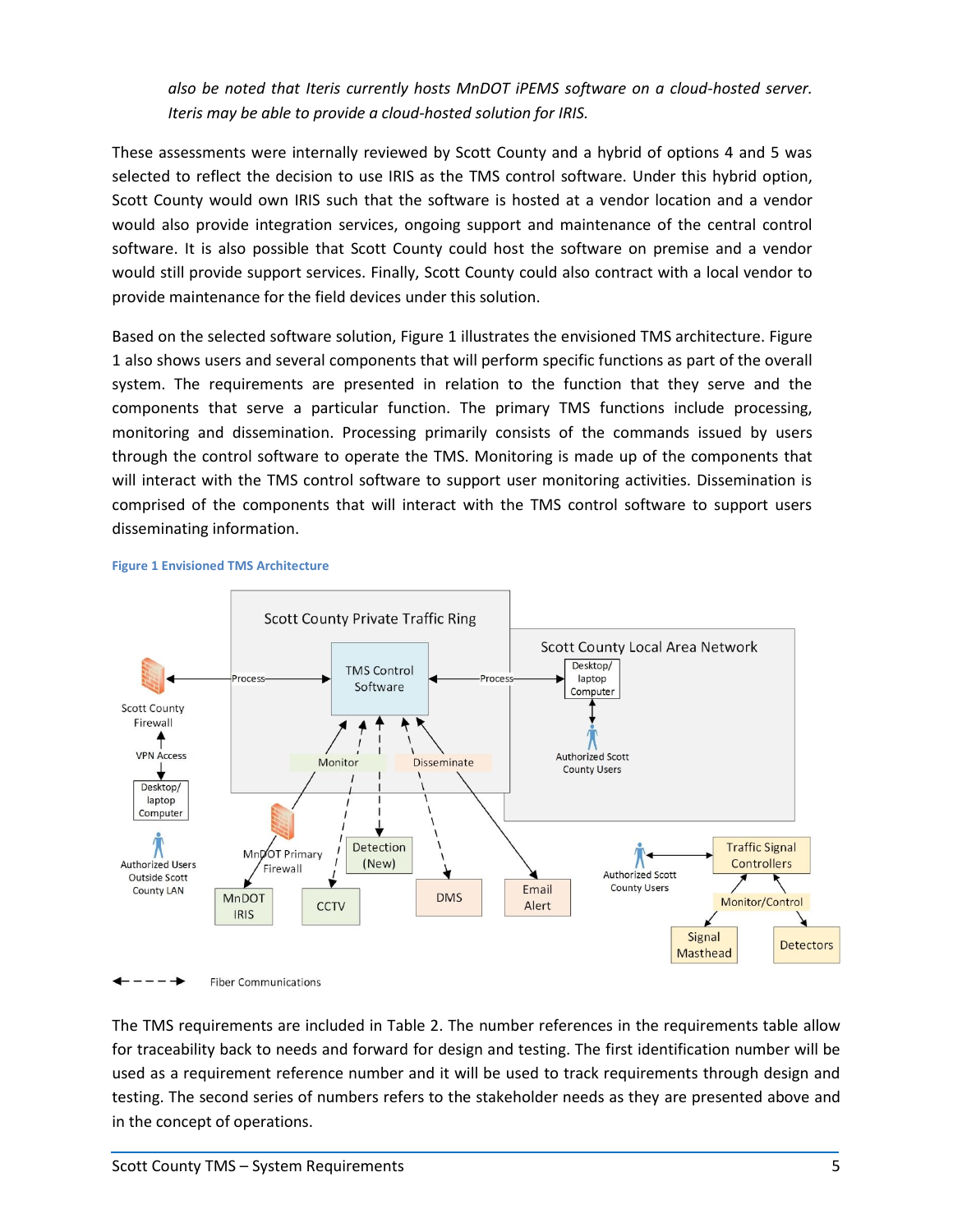#### **Table 2 TMS System Requirements**

| <b>Requirement</b>                       |                                                                                                                                                                              | <b>Need</b>                  |  |
|------------------------------------------|------------------------------------------------------------------------------------------------------------------------------------------------------------------------------|------------------------------|--|
| The TMS shall                            |                                                                                                                                                                              |                              |  |
| <b>Processing-Control Software</b><br>1. |                                                                                                                                                                              |                              |  |
| 1.1.                                     | Be accessible via a standard Internet browser.                                                                                                                               | 2, 3, 9                      |  |
| 1.2.                                     | Be a multi-user software.                                                                                                                                                    | 2, 9                         |  |
| 1.3.                                     | Consist of software and databases for users to access 24/7/365.                                                                                                              | 2, 3, 9                      |  |
| 1.4.                                     | Be able to be added to a private traffic ring established by Scott County using<br>Red Hat Enterprise Linux.                                                                 | 2, 9                         |  |
| 1.5.                                     | Be compliant with PostgreSQL database management systems.                                                                                                                    | 2, 9                         |  |
| 1.6.                                     | Enable user access from desktop and portable computers with Scott County<br>LAN connections to the server.                                                                   | 2, 9                         |  |
| 1.7.                                     | Include the ability to provide access from desktop and portable computers<br>for authorized users outside the Scott County LAN.                                              | 2, 9                         |  |
| 1.8.                                     | Support access for authorized users through the Scott County firewall using<br>virtual private network (VPN) access.                                                         | 2, 9                         |  |
| 1.9.                                     | Enable computers connected via authorized users access to perform<br>concurrent operation.                                                                                   | 2, 9                         |  |
| 1.10.                                    | Have the capability for computers connected via authorized user access to<br>communicate with field devices (e.g. detection, CCTV, DMS) operated by<br>Scott County.         | 2, 9                         |  |
| 1.11.                                    | Communicate via fiber (first preference) and cell modem (second                                                                                                              | 2, 5, 7, 8, 9, 11,           |  |
|                                          | preference) with field devices operated by Scott County.                                                                                                                     | 14                           |  |
| 1.12.                                    | Use National Transportation Communications for ITS Protocol (NTCIP) center<br>to field communications protocols to interface with field devices operated by<br>Scott County. | 2, 5, 7, 8, 9, 11,<br>14     |  |
|                                          | 1.13. Be capable of simultaneously monitoring a minimum of 75 field devices.                                                                                                 | 2, 5, 7, 8, 9, 11,<br>14     |  |
| 1.14.                                    | Be capable of adding field devices to accommodate future deployments.                                                                                                        | 2, 5, 7, 8, 9, 11,<br>14, 15 |  |
|                                          | 1.15. Control user access with individual user identities and passwords.                                                                                                     | 2, 9                         |  |
| 1.16.                                    | Maintain a record of access to the system according to user identities for a<br>minimum of 365 days.                                                                         | 2, 9                         |  |
|                                          | 1.17. Allow for three levels of operating privileges based on types of user access.                                                                                          | 2, 9                         |  |
| 1.18.                                    | Provide the first highest level of operating privileges for users who will                                                                                                   | 2, 9                         |  |
|                                          | perform administrative functions associated with maintaining the software.                                                                                                   |                              |  |
| 1.19.                                    | Provide the second highest level of operating privileges for users who will<br>use the software to operate the TMS.                                                          | 2, 9                         |  |
| 1.20.                                    | Provide the third highest level of operating privileges for users who will only<br>use the software to view information in the TMS.                                          | 2, 9                         |  |
| 1.21.                                    | Display device locations in a tabular format.                                                                                                                                | 2, 9                         |  |
| 1.22.                                    | Display device operational status in a table.                                                                                                                                | 2, 9                         |  |
| 1.23.                                    | Display device locations on a map.                                                                                                                                           | 2, 9                         |  |
| 1.24.                                    | Display device operational status on a map.                                                                                                                                  | 2, 9                         |  |
| 1.25.                                    | Include map pan and zoom capabilities.                                                                                                                                       | 2, 9                         |  |
| 1.26.                                    | Allow users to define view preferences by geography and zoom level.                                                                                                          | 2, 9                         |  |
| 1.27.                                    | Identify device locations on the map with unique icons representing the type                                                                                                 | 2, 5, 7, 8, 9, 11,           |  |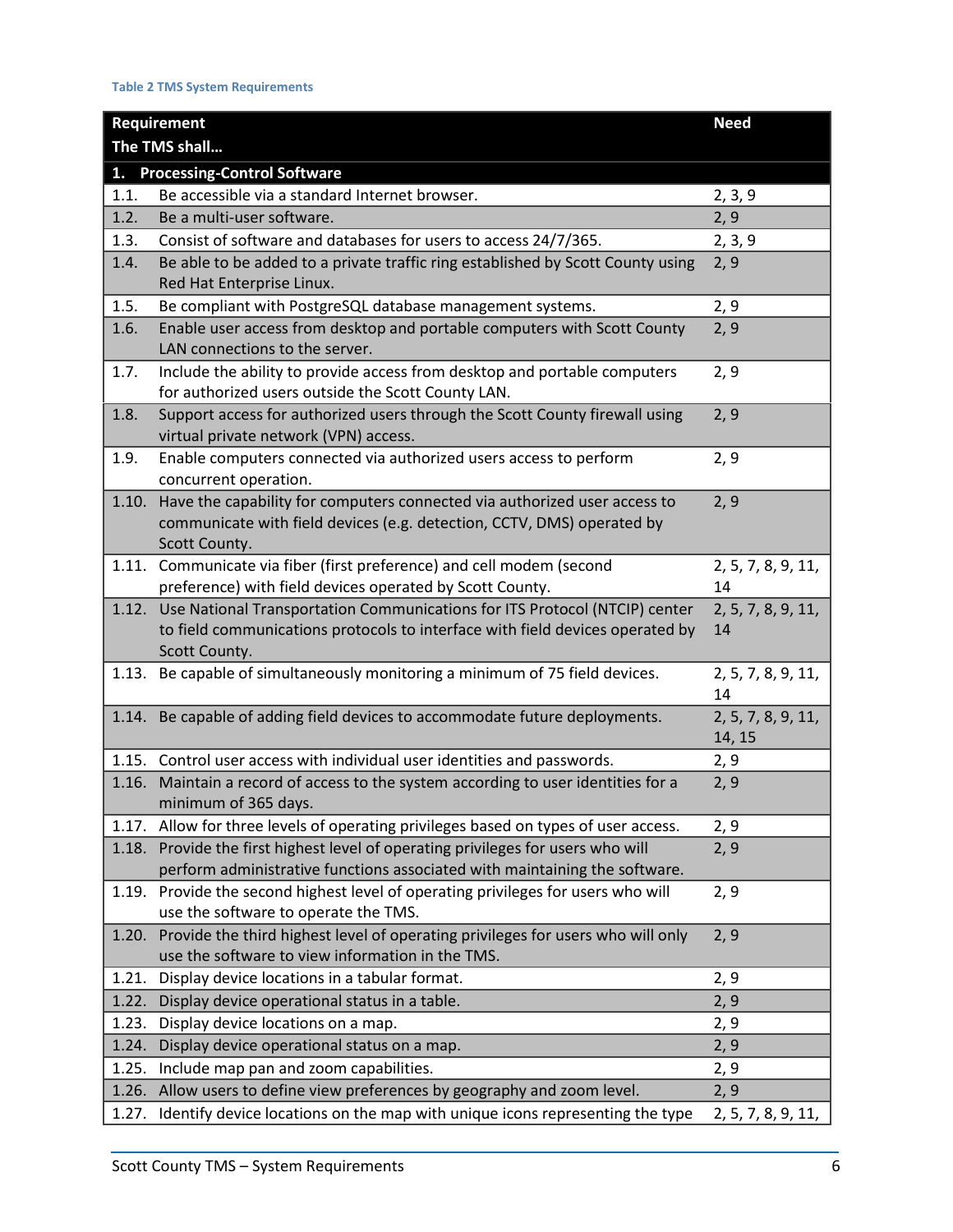| Requirement   |                                                                                                                                                                 | <b>Need</b>                          |
|---------------|-----------------------------------------------------------------------------------------------------------------------------------------------------------------|--------------------------------------|
| The TMS shall |                                                                                                                                                                 |                                      |
|               | of device (e.g. CCTV, detector, DMS).                                                                                                                           | 14                                   |
|               | 1.28. Allow users to search and view by device type.                                                                                                            | 2, 5, 7, 8, 9, 11,<br>14             |
|               | 1.29. Allow users to click on a device and view the following details:                                                                                          | 2, 5, 7, 8, 9, 11,                   |
|               | Device identification number                                                                                                                                    | 14                                   |
| $\bullet$     | Geographic location of device by latitude and longitude                                                                                                         |                                      |
|               | Date and time stamp of last TMS communication with device                                                                                                       |                                      |
| 1.30.         | Device operational status according to active operational plan<br>Allow users with the first and second highest levels of operating privileges to               | 2, 5, 7, 8, 9, 11,                   |
|               | click on a device to access its control functions. Control functions are                                                                                        | 14                                   |
|               | specified for each device below.                                                                                                                                |                                      |
| 1.31.         | Allow creation of operational plans that specify device actions (e.g. messages                                                                                  | 2, 5, 6, 7, 8, 9,                    |
|               | posted to DMS, email alerts, signal timing plans) based on conditions that                                                                                      | 10, 11, 12, 14,                      |
|               | warrant use of the system.                                                                                                                                      | 16                                   |
| 1.32.         | Allow users with the first highest level of operating privileges to create                                                                                      | 2, 5, 6, 7, 8, 9,                    |
|               | operational plans.                                                                                                                                              | 10, 11, 12, 14,                      |
|               |                                                                                                                                                                 | 16                                   |
|               | 1.33. Allow users with the first highest level of operating privileges to modify<br>operational plans.                                                          | 2, 5, 6, 7, 8, 9,<br>10, 11, 12, 14, |
|               |                                                                                                                                                                 | 16                                   |
|               | 1.34. Allow users with the first and second highest levels of operating privileges to                                                                           | 2, 5, 6, 7, 8, 9,                    |
|               | activate operational plans.                                                                                                                                     | 10, 11, 12, 14,                      |
|               |                                                                                                                                                                 | 16                                   |
|               | 1.35. Allow users with the first and second highest levels of operating privileges to                                                                           | 2, 5, 6, 7, 8, 9,                    |
|               | deactivate operational plans.                                                                                                                                   | 10, 11, 12, 14,                      |
| 1.36.         | Maintain a record of operational plan activations and deactivations                                                                                             | 16<br>2, 5, 6, 7, 8, 9,              |
|               | according to user identities for a minimum of 365 days.                                                                                                         | 10, 11, 12, 14,                      |
|               |                                                                                                                                                                 | 16                                   |
|               | <b>Monitoring-CCTV</b>                                                                                                                                          |                                      |
| 2.1.          | Interface with MnDOT IRIS to access snapshot images from MnDOT-operated                                                                                         | 2, 14                                |
|               | CCTV.                                                                                                                                                           |                                      |
| 2.2.          | Display CCTV images from MnDOT IRIS as view only information.                                                                                                   | 2, 14                                |
| 2.3.          | Include CCTV and related cabling rated for outdoor use.                                                                                                         | 2, 6, 8, 14                          |
| 2.4.          | Include CCTV that provide at least three individually configurable full                                                                                         | 2, 7, 8, 14                          |
|               | resolution video streams at 30 frames per second (NTSC) in all resolutions up<br>to 704 x 480 pixels or 25 frames per second (PAL) in all resolutions up to 704 |                                      |
|               | x 576 pixels.                                                                                                                                                   |                                      |
| 2.5.          | Include CCTV that allow users to pan, tilt and zoom CCTV control remotely.                                                                                      | 2, 7, 8, 14                          |
| 2.6.          | Include CCTV with day and night functionality to manage image quality.                                                                                          | 2, 7, 8, 14                          |
| 2.7.          | Include CCTV capable of communicating via fiber (first preference) or cell                                                                                      | 2, 7, 8, 14                          |
|               | modem (second preference).                                                                                                                                      |                                      |
| 2.8.          | Include CCTV that utilize NTCIP field to center communication protocols.                                                                                        | 2, 7, 8, 14                          |
| 2.9.          | Include CCTV that allow video to be transmitted over IP networks.                                                                                               | 2, 7, 8, 14                          |
| 2.10.         | Include CCTV that utilize MJPEG, MPEG4 or h.264 formats for video                                                                                               | 2, 7, 8, 14                          |
|               | compression.                                                                                                                                                    |                                      |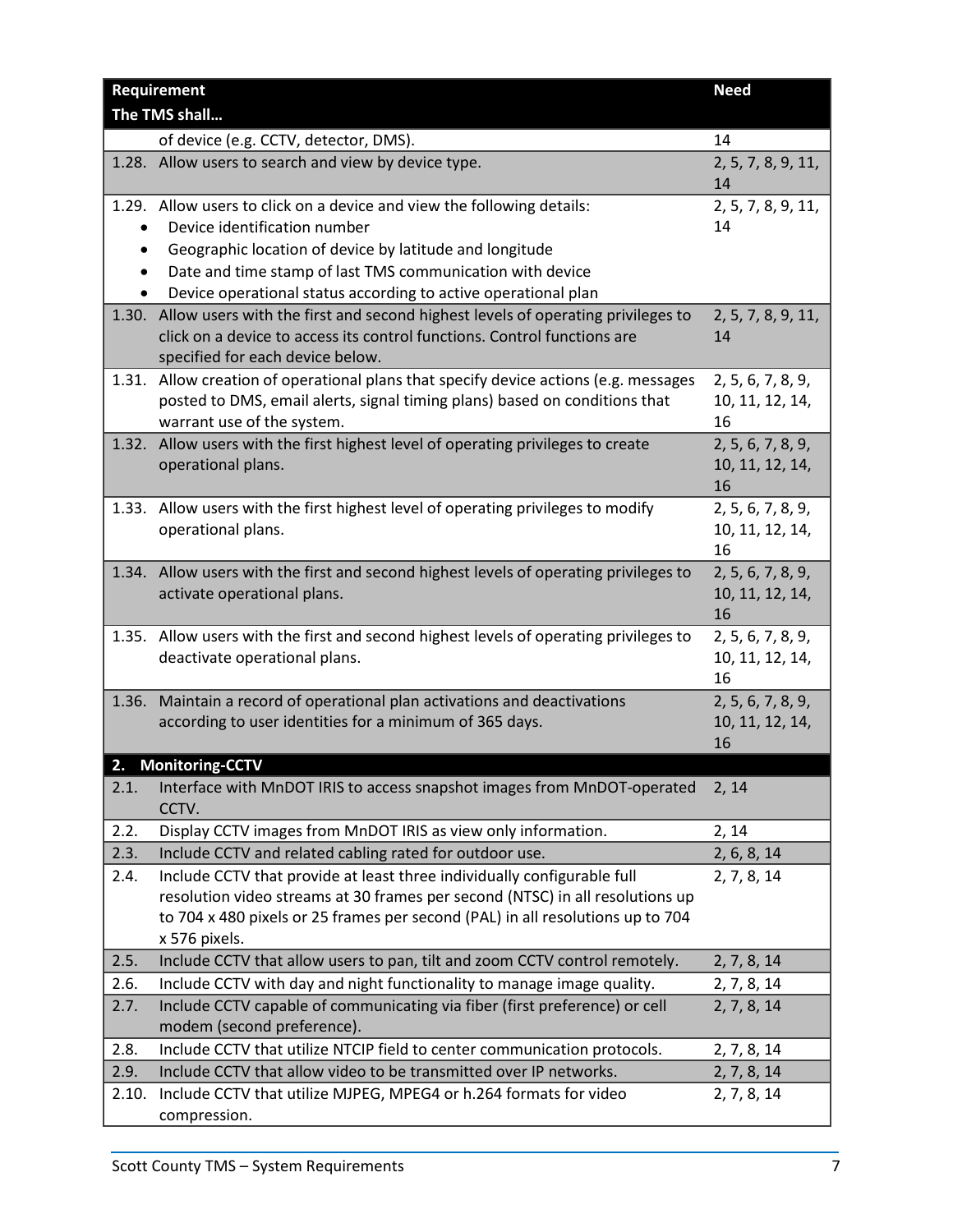| Requirement   |                                                                                                                                                                                                                   | <b>Need</b>    |  |
|---------------|-------------------------------------------------------------------------------------------------------------------------------------------------------------------------------------------------------------------|----------------|--|
| The TMS shall |                                                                                                                                                                                                                   |                |  |
|               | 2.11. Include CCTV that operate on power over Ethernet or 120/240 Volts AC with<br>a power drop from the local utility company.                                                                                   | 2, 7, 8, 14    |  |
| 2.12.         | Include CCTV that are protected from degradation of power with voltage<br>surge suppression.                                                                                                                      | 2, 7, 8, 14    |  |
| 2.13.         | Utilize a non-proprietary, common format (e.g. MPEG 4) for video storage.                                                                                                                                         | 2, 7, 8, 14    |  |
|               | 2.14. Automatically capture and temporarily store for a minimum of 72 hours a<br>digital video recording of Scott County-operated CCTV imagery without<br>operator intervention.                                  | 2, 7, 8, 14    |  |
| 2.15.         | After 72 hours, automatically overwrite digital video recording of CCTV<br>imagery without operator intervention.                                                                                                 | 2, 7, 8, 14    |  |
| 3.            | <b>Monitoring-Detection</b>                                                                                                                                                                                       |                |  |
| 3.1.          |                                                                                                                                                                                                                   |                |  |
| 3.2.          |                                                                                                                                                                                                                   |                |  |
| 3.3.          | Include detection capable of detecting traffic in a minimum of six (6) lanes.                                                                                                                                     | 2, 7, 8, 15    |  |
| 3.4.          | Include detection capable of detecting traffic with 90% or higher accuracy.                                                                                                                                       | 2, 7, 8, 15    |  |
| 3.5.          | Include detection capable of communicating via fiber (first preference) or cell<br>modem (second preference).                                                                                                     | 2, 7, 8, 15    |  |
| 3.6.          | Include detection that operates on 120/240 Volts AC with a power drop from<br>the local utility company or on power provided by the signal control cabinet.                                                       | 2, 7, 8, 15    |  |
| 3.7.          | Include detection that is protected from degradation of power with voltage<br>surge suppression.                                                                                                                  | 2, 7, 8, 15    |  |
| 3.8.          | Include detection that allows users the option to manage detection settings<br>remotely.                                                                                                                          | 2, 7, 8, 15    |  |
| 3.9.          | Automatically capture and store Scott County-operated detection data for a<br>minimum of 365 days without operator intervention.                                                                                  | 2, 7, 8, 15    |  |
| 4.            | <b>Disseminating-DMS</b>                                                                                                                                                                                          |                |  |
| 4.1.          | Interface with MnDOT IRIS to access messages posted on MnDOT-operated<br>DMS.                                                                                                                                     | 2, 5, 11       |  |
| 4.2.          | Display DMS messages from MnDOT IRIS as view only information.                                                                                                                                                    | 2, 5, 11       |  |
| 4.3.          | Include DMS that comply with Minnesota Manual on Uniform Traffic Control<br>Devices, Part 2. Signs, Chapter 2L. Changeable Message Signs, Section 2L.3.<br>Legibility and Visibility of Changeable Message Signs. | 1, 2, 4, 5, 11 |  |
| 4.4.          | Include DMS that comply with Minnesota Manual on Uniform Traffic Control<br>Devices, Part 2. Signs, Chapter 2L. Changeable Message Signs, Section 2L. 4.<br>Design Characteristics of Changeable Message Signs.   | 1, 2, 4, 5, 11 |  |
| 4.5.          | Include DMS that utilize a full matrix display area.                                                                                                                                                              | 2, 4, 5, 11    |  |
| 4.6.          | Include DMS that display full color.                                                                                                                                                                              | 2, 4, 5, 11    |  |
| 4.7.          | Include DMS with a pixel pitch of 16mm.                                                                                                                                                                           | 2, 4, 5, 11    |  |
| 4.8.          | Include DMS that will be roadside or overhead mounted to accommodate<br>installation site characteristics.                                                                                                        | 2, 4, 5, 11    |  |
| 4.9.          | Include DMS capable of communicating intermittently via fiber (first<br>preference) or cell modem (second preference).                                                                                            | 2, 4, 5, 11    |  |
| 4.10.         | Include DMS that utilize NTCIP field to center communication protocols.                                                                                                                                           | 2, 4, 5, 11    |  |
| 4.11.         | Include DMS that operate on 120/240 Volts AC with a power drop from the<br>local utility company.                                                                                                                 | 2, 4, 5, 11    |  |
| 4.12.         | Include DMS that are protected from degradation of power with voltage                                                                                                                                             | 2, 4, 5, 11    |  |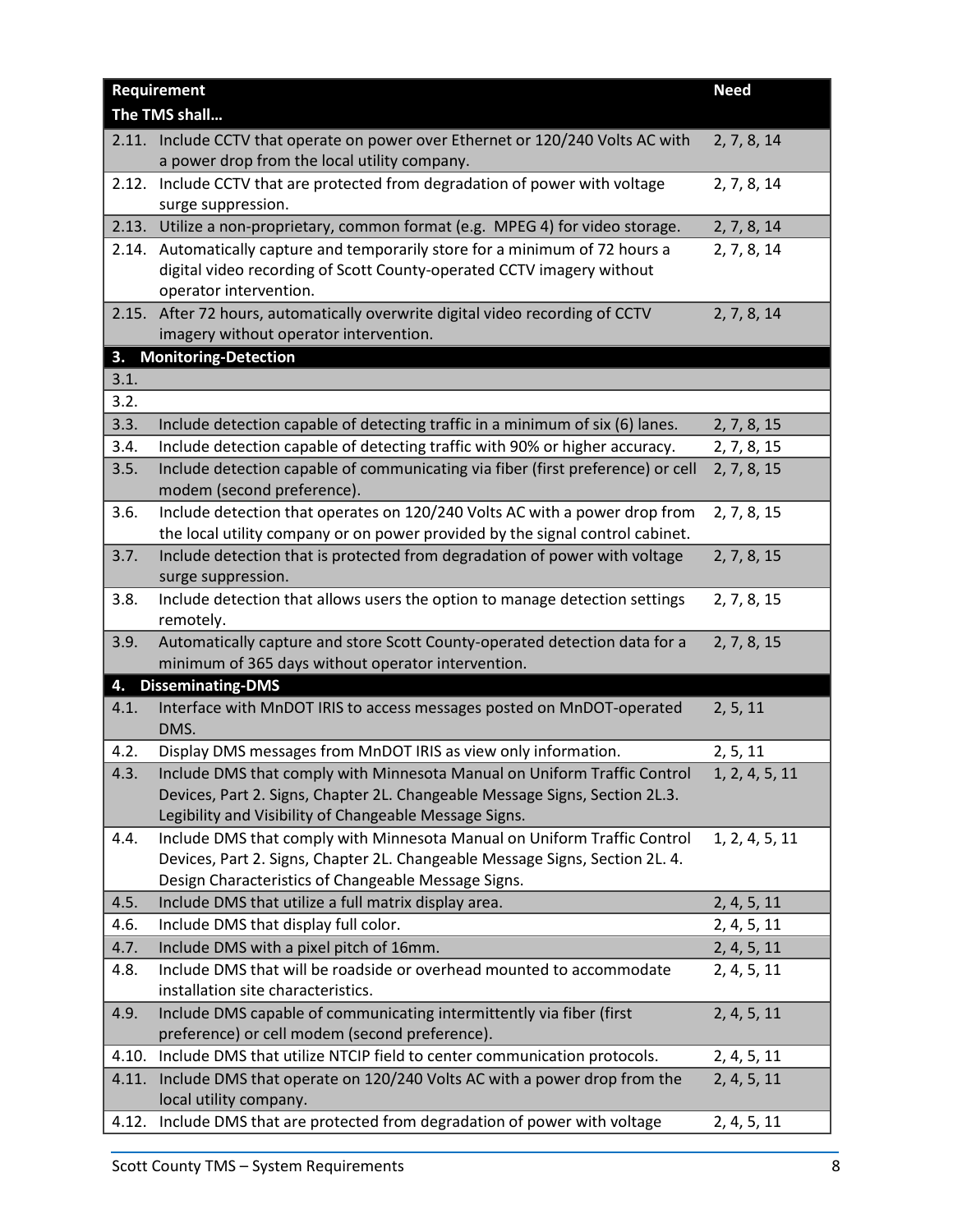| <b>Requirement</b>                      | <b>Need</b>                                                                    |             |
|-----------------------------------------|--------------------------------------------------------------------------------|-------------|
| The TMS shall                           |                                                                                |             |
|                                         | surge suppression.                                                             |             |
| 4.13.                                   | Include DMS that allow users to post DMS messages remotely.                    | 2, 4, 5, 11 |
|                                         | 4.14. Include DMS that allow users to preview messages before posting them to  | 2, 4, 5, 11 |
|                                         | the sign.                                                                      |             |
| 4.15.                                   | Include DMS that allow users to remove DMS messages remotely.                  | 2, 4, 5, 11 |
| 4.16.                                   | Include DMS that allow users to post pre-defined DMS messages.                 | 2, 4, 5, 11 |
| 4.17.                                   | Include DMS that allow users to post free-text DMS messages.                   | 2, 4, 5, 11 |
| 4.18.                                   | Automatically capture and store Scott County-operated DMS messages             | 2, 4, 5, 11 |
|                                         | posted for a minimum of 365 days without operator intervention.                |             |
| <b>Disseminating-Static Signs</b><br>5. |                                                                                |             |
| 5.1.                                    | Include static signs guide travelers in support of messages posted on DMS.     | 1, 4, 13    |
| 5.2.                                    | Include static signs that comply with Minnesota Manual on Uniform Traffic      | 1, 4, 13    |
|                                         | Control Devices, Part 2. Signs, Chapter 2M. Recreational and Cultural Interest |             |
|                                         | Area Signs.                                                                    |             |
| 6.                                      | <b>Disseminating-Email Alert</b>                                               |             |
| 6.1.                                    | Automatically push email alerts to user-defined distribution lists as          | 16          |
|                                         | operational plans are activated.                                               |             |
| 6.2.                                    | Automatically push email alerts to user-defined distribution lists as          | 16          |
|                                         | operational plans are deactivated.                                             |             |
| 6.3.                                    | Allow automatic push email alert feature to be turned on or off.               | 16          |
| 6.4.                                    | Allow manually pushed email alerts to user-defined distribution lists as       | 16          |
|                                         | needed.                                                                        |             |
| 6.5.                                    | Allow the creation of user-defined distribution lists for push email alerts.   | 16          |

## <span id="page-10-0"></span>**4. Potential Future Needs and Requirements**

In addition to the immediate needs and requirements identified for the TMS in this document and the concept of operations, Scott County and the stakeholders involved in the development of the TMS foresee some potential future needs and requirements for the system. These needs and requirements are not yet well-defined or are uncertain enough that they were not included in the scope of the initial TMS. They are, however, documented here so that they may be monitored and considered if or when more information is known.

- Signal control is recognized as a part of the overall TMS operation in the sense that signal timing plans may be developed and activated in relation to operational plans for managing events. However, Scott County's existing signal network does not allow for central control. Control is limited to dial-up access (for MnDOT-operated signals intersecting Scott County roads) and modifications in the field at individual signal controllers (for signals operated by Scott County). Future signal control software could be centralized but would likely remain separate from the TMS control software.
- Canterbury Park, Mystic Lake Casino and Valleyfair are part of an area marketing group called RiverSouth. All traveler information for the TMS is currently envisioned for dissemination at the roadside via DMS. It is possible, however, the RiverSouth or one of the event venues could